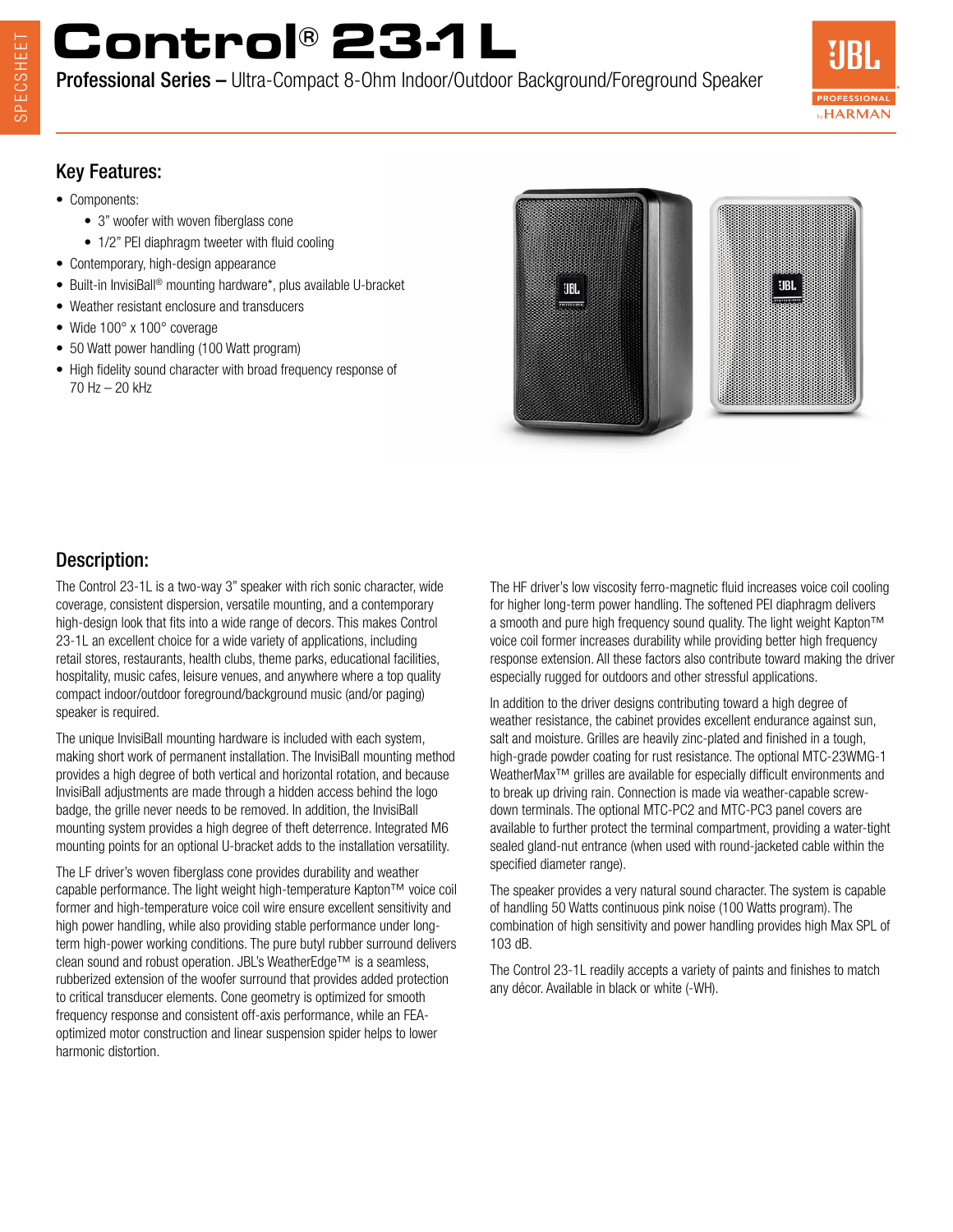# **Control® 23-1L**

Professional Series – Ultra-Compact 8-Ohm Indoor/Outdoor Background/Foreground Speaker



### Specifications:

| System                                                  |                                                                                                                                                                                                                                                                             |
|---------------------------------------------------------|-----------------------------------------------------------------------------------------------------------------------------------------------------------------------------------------------------------------------------------------------------------------------------|
| Frequency Range<br>$(-10 dB)^1$                         | 70 Hz – 20 kHz                                                                                                                                                                                                                                                              |
| Frequency Response<br>$(\pm 3$ dB)                      | 95 Hz - 19 kHz                                                                                                                                                                                                                                                              |
| Power Rating <sup>2</sup>                               | 100W Continuous Program (2 hrs)<br>50 W (200W peak), Continuous Pink Noise (2 hrs)<br>40 W (160W peak) Continuous Pink Noise (100 hrs)                                                                                                                                      |
| Maximum Input Voltage                                   | 17.2 V RMS (2 hrs), 34.4 V peak                                                                                                                                                                                                                                             |
| Maximum SPL <sup>3</sup>                                | 103 dB ave. Continuous Pink Noise (109 dB peak)                                                                                                                                                                                                                             |
| Sensitivity <sup>4</sup>                                | 86 dB, 1W/1m (ave. 100 Hz - 10 kHz)                                                                                                                                                                                                                                         |
| Coverage Angle <sup>5</sup>                             | 100° x 100°                                                                                                                                                                                                                                                                 |
| Directivity Factor (Q)                                  | 5.8 (averaged 1kHz - 16kHz)                                                                                                                                                                                                                                                 |
| Directivity Index (DI)                                  | 7.2 dB (averaged 1kHz - 16kHz)                                                                                                                                                                                                                                              |
| Nominal Impedance                                       | 8 ohms                                                                                                                                                                                                                                                                      |
| Crossover Type                                          | 2nd order low-pass, 2nd order high-pass                                                                                                                                                                                                                                     |
| <b>Circuitry</b>                                        |                                                                                                                                                                                                                                                                             |
| <b>Recommended Protective</b><br>High-Pass <sup>6</sup> | 70 Hz high-pass (24 dB/oct)                                                                                                                                                                                                                                                 |
| <b>Transducers</b>                                      |                                                                                                                                                                                                                                                                             |
| Low Frequency                                           | 76 mm (3.0 in), woven-fiberglass cone with pure butyl<br>rubber surround with Weather-Edge frame protection,<br>high-temp Kapton™ voice coil former, high-temp voice<br>coil wire, optimized cone geometry, linear suspension<br>spider, and FEA optimized motor structure. |
| <b>High Frequency</b>                                   | 13 mm (0.5 in) PEI diaphragm, low-viscosity ferro-<br>magnetic fluid, and lightweight Kapton™ voice coil<br>former.                                                                                                                                                         |
| <b>Physical</b>                                         |                                                                                                                                                                                                                                                                             |
| <b>Enclosure Material</b>                               | High Impact Polystyrene (HIPS), painted with highly-UV<br>resistant paint on white (-WH) version for maximum UV<br>fade resistance.                                                                                                                                         |
| Grille                                                  | Highly zinc-plated, finished in durable TGIC polyester<br>powdercoating. MTC-23WMG-1 (&-WH) available with<br>WeatherMax <sup>™</sup> multi-layer foam and tight-weave mesh<br>vapor barrier backing.                                                                       |
| Installation                                            | InvisiBall™ wall-mounting system included. Two 6<br>mm attachment points (on top and bottom) for optional<br>MTC-23UB-1 (&-WH) U-bracket. Secondary safety<br>attachment loop point on back panel.                                                                          |

| Environmental                       | IP-44 per IEC529 (IP-55 when installed with the<br>optional MTC-23WMG-1 WeatherMax™ grille and<br>either MTC-PC2 or MTC-PC3 panel cover.) Exceeds<br>MilSpec 810 for humidity, salt-spray, temperature &<br>UV. Passes MilStd-202F for salt spray and ASTM G85<br>for acid-air plus salt spray. Optional MTC-23WMG-1<br>WeatherMax™ grille for breaking up driving rain and<br>for especially difficult environments. |
|-------------------------------------|-----------------------------------------------------------------------------------------------------------------------------------------------------------------------------------------------------------------------------------------------------------------------------------------------------------------------------------------------------------------------------------------------------------------------|
| Termination                         | Screw-down terminal strip, zinc-plated copper based,<br>nickel-plated metal screws and washers. Accepts<br>up to 9 mm outside 4 mm inside open lugs (#6,<br>#8, or #10 lug), plus bare wire (up to 12 AWG / 2.5<br>mm2). Optional MTC-PC2 and MTC-PC3 protective<br>panel covers available to provide sealed entrance for<br>additional weather protection.                                                           |
| <b>Agency Rating</b>                | ROHS-compliant                                                                                                                                                                                                                                                                                                                                                                                                        |
| Colors                              | Black (RAL9004) or white (-WH, RAL9016)                                                                                                                                                                                                                                                                                                                                                                               |
| Dimensions (H x W x D) <sup>7</sup> | 200 x 141 x 111 mm (7.9 x 5.6 x 4.4 in); 141 mm<br>(5.6 in) deep total when mounted on InvisiBall wall-<br>mount bracket.                                                                                                                                                                                                                                                                                             |
| Net Weight                          | 1.6 kg (3.4 lbs)                                                                                                                                                                                                                                                                                                                                                                                                      |
| Shipping Weight                     | 3.5 kg (7.6 lbs) for the pair-pack (for 2 speakers), 11.0<br>kg (24.3 lbs) for master-pack (for 6 speakers)                                                                                                                                                                                                                                                                                                           |
| Included Accessories                | InvisiBall™ wall-mounting system, 4 mm x 80 mm<br>hex key                                                                                                                                                                                                                                                                                                                                                             |
| Optional Accessories                | » MTC-23UB-1 - Yolk-type U-bracket (&-WH)<br>» MTC-23WMG-1 - WeatherMax grille with backing<br>$(8-WH)$<br>» MTC-23CM - Ceiling-Mount InvisiBall adapter<br>$(8-WH)$                                                                                                                                                                                                                                                  |

1 Measured in half-space (on-wall, 2pi).

<sup>2</sup> Continuous Pink Noise rating is IEC-shaped pink noise with a 6 dB crest factor. Continuous Program Power is defined as 3 dB above the Continuous Pink Noise Rating and is a conservative expression of the system's ability to handle normal speech and music program material.

<sup>3</sup> Calculated from sensitivity and power handling, exclusive of power compression.

4 Half-space (on-wall) averaged 100 Hz – 10 kHz, 2.83V.

5 Coverage angle (-6 dB) average between 1.5 kHz and 12 kHz.

<sup>6</sup> For protection against driving below resonant frequency and to keep transformer out of saturation.

7 In vertical orientation